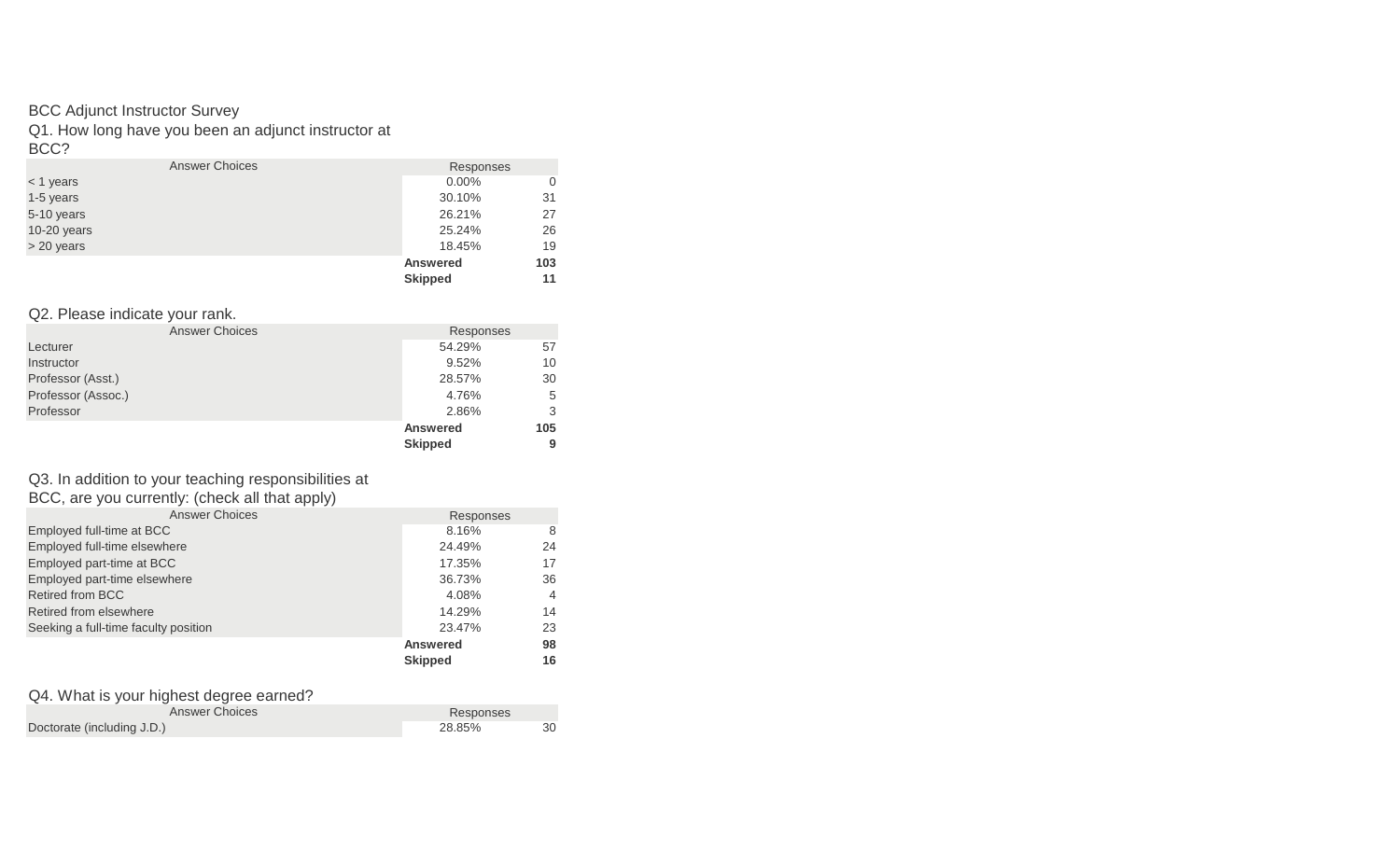|                | <b>Skipped</b>  | 10  |
|----------------|-----------------|-----|
|                | <b>Answered</b> | 104 |
| Other:         | 7.69%           |     |
| Bachelor's     | 3.85%           | 4   |
| <b>Masters</b> | 59.62%          | 62  |
|                |                 |     |

# Q5. When was highest degree earned?

| <b>Answer Choices</b> | Responses       |     |
|-----------------------|-----------------|-----|
| Within past year      | 5.77%           | 6   |
| 1-5 years ago         | 16.35%          | 17  |
| 5-10 years ago        | 18.27%          | 19  |
| > 10 years ago        | 59.62%          | 62  |
|                       | <b>Answered</b> | 104 |
|                       | <b>Skipped</b>  | 10  |

# Q6. Working Conditions:

|                                                                     | very satisfied |    | somewhat satisfied |    | neutral |    | somewhat unsatisfied |    | very dissatisfied |                 | Total           | <b>Weighted Average</b> |
|---------------------------------------------------------------------|----------------|----|--------------------|----|---------|----|----------------------|----|-------------------|-----------------|-----------------|-------------------------|
| Number of students in your class(es)                                | 44.21%         | 42 | 27.37%             | 26 | 12.63%  | 12 | 8.42%                | 8  | 7.37%             |                 | 95              | 2.07                    |
| Academic standard of students in your class(es)                     | 9.68%          | 9  | 37.63%             | 35 | 13.98%  | 13 | 25.81%               | 24 | 12.90%            | 12 <sup>°</sup> | 93              | 2.95                    |
| Quality of facilities (classrooms, labs, office)                    | 15.79%         | 15 | 33.68%             | 32 | 9.47%   | 9  | 28.42%               | 27 | 12.63%            | 12              | 95              | 2.88                    |
| Administrative support in my department                             | 58.95%         | 56 | 26.32%             | 25 | 8.42%   | 8  | 4.21%                | 4  | 2.11%             |                 | 95              | 1.64                    |
| Pedagogical support                                                 | 41.30%         | 38 | 21.74%             | 20 | 21.74%  | 20 | 7.61%                |    | 7.61%             |                 | 92              | 2.18                    |
| Computing/technological services                                    | 29.79%         | 28 | 38.30%             | 36 | 14.89%  | 14 | 14.89%               | 14 | 2.13%             | $\Omega$        | 94              | 2.21                    |
| <b>Benefits</b>                                                     | 13.19%         | 12 | 19.78%             | 18 | 29.67%  | 27 | 20.88%               | 19 | 16.48%            | 15              | 91              | 3.08                    |
| Salary                                                              | 11.96%         | 11 | 23.91%             | 22 | 10.87%  | 10 | 21.74%               | 20 | 31.52%            | 29              | 92              | 3.37                    |
| Condition of buildings                                              | 8.60%          | 8  | 18.28%             | 17 | 11.83%  | 11 | 34.41%               | 32 | 26.88%            | 25              | 93              | 3.53                    |
| Access to parking                                                   | 15.79%         | 15 | 20.00%             | 19 | 34.74%  | 33 | 17.89%               | 17 | 11.58%            |                 | 95              | 2.89                    |
| Office space                                                        | 20.00%         | 18 | 18.89%             | 17 | 20.00%  | 18 | 23.33%               | 21 | 17.78%            | 16              | 90              |                         |
| Security in the classroom (need for security officers to manage     |                |    |                    |    |         |    |                      |    |                   |                 |                 |                         |
| difficult students in a crisis)                                     | 32.61%         | 30 | 20.65%             | 19 | 38.04%  | 35 | 6.52%                | 6  | 2.17%             | 2               | 92              | 2.25                    |
| Safety of buildings (possible presence of hazardous chemicals)      | 19.15%         | 18 | 23.40%             | 22 | 32.98%  | 31 | 14.89%               | 14 | 9.57%             | 9               | 94              | 2.72                    |
| Access to information on College policies regarding students        | 31.18%         | 29 | 25.81%             | 24 | 26.88%  | 25 | 13.98%               | 13 | 2.15%             | 2               | 93              | 2.3                     |
| Information about department/College staff changes                  | 29.79%         | 28 | 32.98%             | 31 | 23.40%  | 22 | 8.51%                | 8  | 5.32%             | 5               | 94              | 2.27                    |
| Sharing of course design and materials                              | 24.73%         | 23 | 33.33%             | 31 | 25.81%  | 24 | 10.75%               | 10 | 5.38%             | 5               | 93              | 2.39                    |
| Collaboration with F/T faculty regarding materials for classes with |                |    |                    |    |         |    |                      |    |                   |                 |                 |                         |
| standard requirements                                               | 32.98%         | 31 | 24.47%             | 23 | 22.34%  | 21 | 10.64%               | 10 | 9.57%             | 9               | 94              | 2.39                    |
|                                                                     |                |    |                    |    |         |    |                      |    |                   |                 | <b>Answered</b> | 95                      |
|                                                                     |                |    |                    |    |         |    |                      |    |                   |                 | <b>Skipped</b>  | 19                      |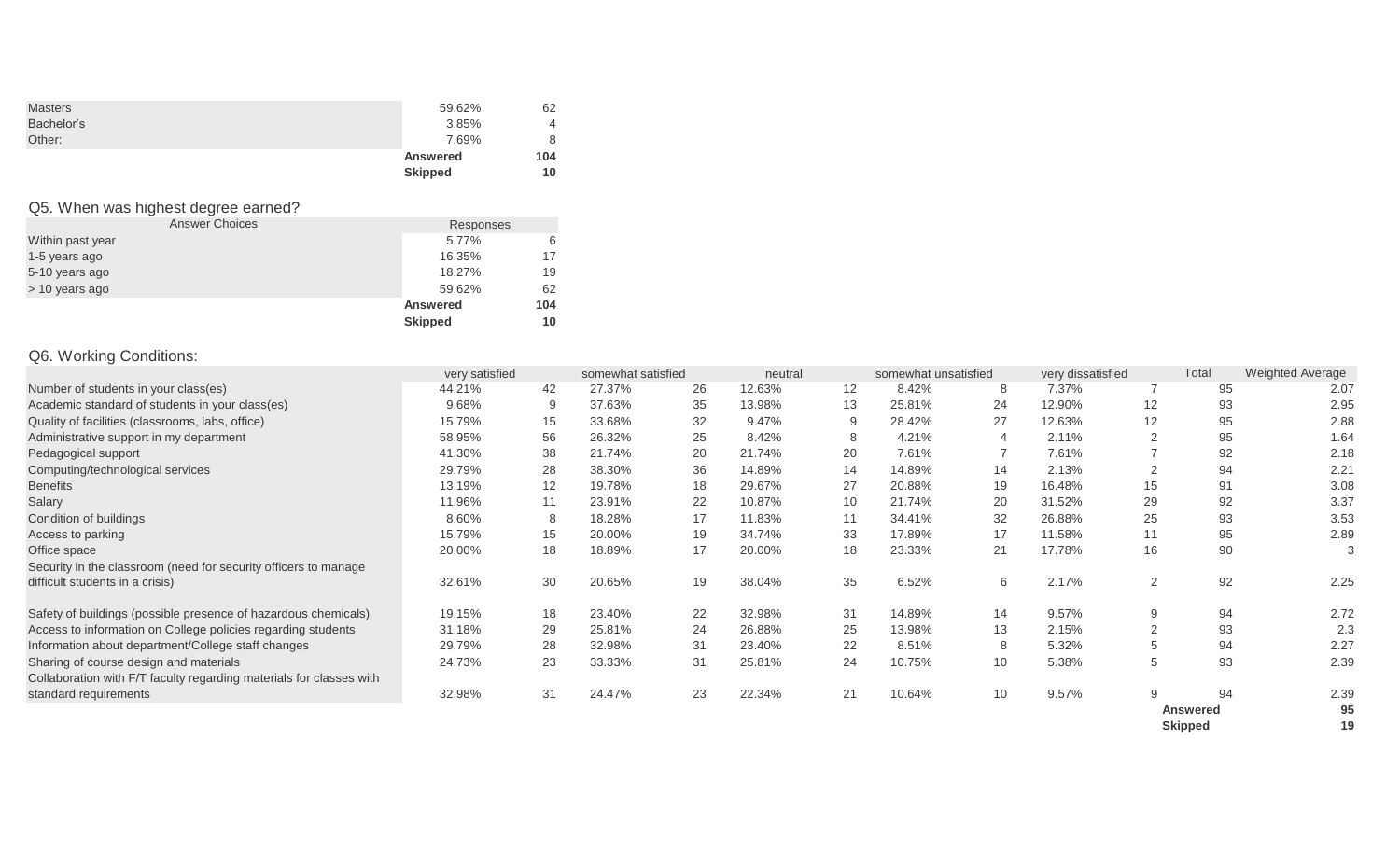# Q7. Support and Professional Development

|                                                              | very satisfied |    | somewhat satisfied |    | neutral |    | somewhat unsatisfied |    | very dissatisfied | Total          | <b>Weighted Average</b> |  |
|--------------------------------------------------------------|----------------|----|--------------------|----|---------|----|----------------------|----|-------------------|----------------|-------------------------|--|
| Formal or informal mentoring for adjunct faculty             | 25.81%         | 24 | 18.28%             |    | 29.03%  | 27 | 15.05%               | 14 | 11.83%            | 93             | 2.69                    |  |
| <b>Student evaluations</b>                                   | 38.30%         | 36 | 28.72%             |    | 24.47%  | 23 | 4.26%                |    | 4.26%             | 94             | 2.07                    |  |
| Classroom observations                                       | 35.48%         | 33 | 25.81%             | 24 | 34.41%  | 32 | 2.15%                |    | 2.15%             | 93             | 2.1                     |  |
| Formative feedback from Department Chairperson and full-time |                |    |                    |    |         |    |                      |    |                   |                |                         |  |
| faculty members                                              | 37.63%         | 35 | 25.81%             | 24 | 19.35%  | 18 | 10.75%               |    | 6.45%             | 93             | 2.23                    |  |
| Professional development opportunities                       | 20.43%         | 19 | 21.51%             | 20 | 24.73%  | 23 | 21.51%               | 20 | 11.83%            | 93             | 2.83                    |  |
| Professional development quality                             | 19.78%         | 18 | 19.78%             | 18 | 38.46%  | 35 | 12.09%               |    | 9.89%             | 91             | 2.73                    |  |
|                                                              |                |    |                    |    |         |    |                      |    |                   | Answered       | 95                      |  |
|                                                              |                |    |                    |    |         |    |                      |    |                   | <b>Skipped</b> | 19                      |  |

# Q8. Climate, Culture and Collegiality

|                                                              | very satisfied |    | somewhat satisfied |    | neutral |    | somewhat unsatisfied |                 | very dissatisfied |    | Total           | <b>Weighted Average</b> |
|--------------------------------------------------------------|----------------|----|--------------------|----|---------|----|----------------------|-----------------|-------------------|----|-----------------|-------------------------|
| Professional interaction with faculty in your department     | 47.37%         | 45 | 21.05%             | 20 | 18.95%  | 18 | 9.47%                | 9               | 3.16%             |    | 95              |                         |
| Personal interaction with faculty in your department         | 48.42%         | 46 | 23.16%             | 22 | 17.89%  | 17 | 7.37%                |                 | 3.16%             |    | 95              | 1.94                    |
| Intellectual climate of your department                      | 47.37%         | 45 | 20.00%             | 19 | 22.11%  | 21 | 8.42%                | 8               | 2.11%             |    | 95              | 1.98                    |
| Intellectual climate at the college                          | 24.47%         | 23 | 24.47%             | 23 | 38.30%  | 36 | 10.64%               | 10 <sup>°</sup> | 2.13%             |    | 94              | 2.41                    |
| Leadership in your department                                | 56.84%         | 54 | 18.95%             | 18 | 14.74%  | 14 | 4.21%                |                 | 5.26%             |    | 95              | 1.82                    |
| College-wide leadership                                      | 25.53%         | 24 | 25.53%             | 24 | 36.17%  | 34 | 6.38%                | 6               | 6.38%             |    | 94              | 2.43                    |
| Feeling comfortable in the department                        | 54.35%         | 50 | 26.09%             | 24 | 11.96%  | 11 | 5.43%                |                 | 2.17%             |    | 92              | 1.75                    |
| Feeling comfortable at the college                           | 48.94%         | 46 | 28.72%             | 27 | 11.70%  | 11 | 9.57%                |                 | 1.06%             |    | 94              | 1.85                    |
| Cohesion and unity in department                             | 41.05%         | 39 | 25.26%             | 24 | 22.11%  | 21 | 7.37%                |                 | 4.21%             |    | 95              | 2.08                    |
| Diversity in department                                      | 45.26%         | 43 | 22.11%             | 21 | 17.89%  | 17 | 9.47%                | 9               | 5.26%             |    | 95              | 2.07                    |
| Diversity at the college                                     | 44.09%         | 41 | 25.81%             | 24 | 20.43%  | 19 | 6.45%                | 6               | 3.23%             |    | 93              | 1.99                    |
| Treatment of adjuncts by full-time faculty in the department | 41.49%         | 39 | 23.40%             | 22 | 18.09%  | 17 | 9.57%                | 9               | 7.45%             |    | 94              | 2.18                    |
| Treatment of adjuncts by the college administration          | 28.72%         | 27 | 13.83%             | 13 | 26.60%  | 25 | 11.70%               |                 | 19.15%            | 18 | 94              | 2.79                    |
|                                                              |                |    |                    |    |         |    |                      |                 |                   |    | <b>Answered</b> | 95                      |
|                                                              |                |    |                    |    |         |    |                      |                 |                   |    | <b>Skipped</b>  | 19                      |

| Q9. General                               |                |                    |         |    |                      |                   |                |                  |
|-------------------------------------------|----------------|--------------------|---------|----|----------------------|-------------------|----------------|------------------|
|                                           | very satisfied | somewhat satisfied | neutral |    | somewhat unsatisfied | very dissatisfied | Total          | Weighted Average |
| Overall satisfaction with your department | 53.68%         | 27.37%             | 8.42%   |    | 8.42%                | 2.11%             | 95             | 1.78             |
| Overall satisfaction with the college     | 35.79%         | 32.63%             | 14.74%  | 14 | 12.63%               | 4.21%             | 95             | 2.17             |
|                                           |                |                    |         |    |                      |                   | Answered       | 95               |
|                                           |                |                    |         |    |                      |                   | <b>Skipped</b> | 19               |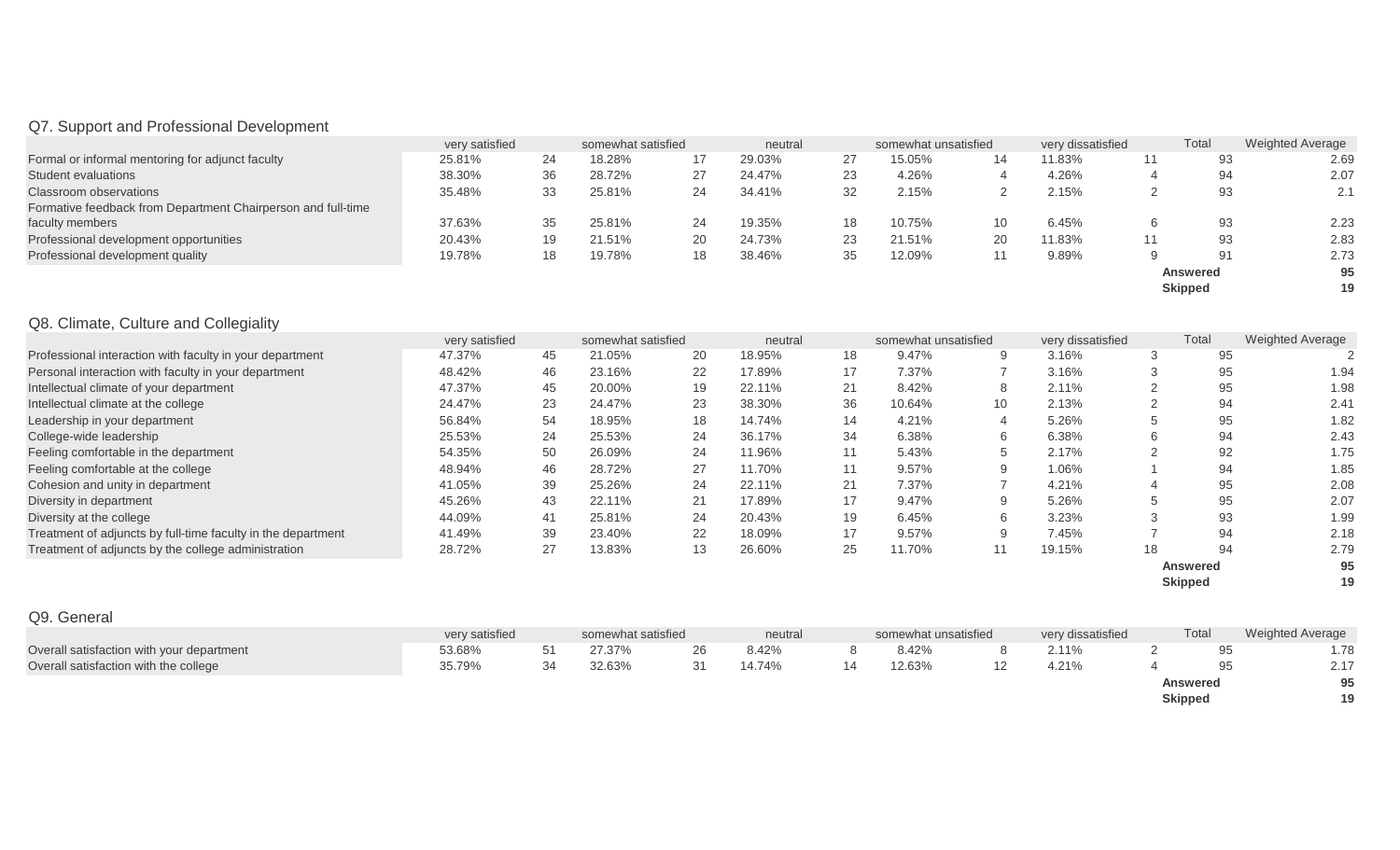#### Q10. Would you be interested in a full-time teaching position at BCC?

|           |                       | <b>Skipped</b>  | 19 |
|-----------|-----------------------|-----------------|----|
|           |                       | <b>Answered</b> | 95 |
| <b>No</b> |                       | 31.58%          | 30 |
| Yes       |                       | 68.42%          | 65 |
|           | <b>Answer Choices</b> | Responses       |    |
|           |                       |                 |    |

#### Q11. Would you be interested in a full-time substitute position at BCC?

|           |                       | <b>Skipped</b>  | 20 |
|-----------|-----------------------|-----------------|----|
|           |                       | <b>Answered</b> | 94 |
| <b>No</b> |                       | 34.04%          | 32 |
| Yes       |                       | 65.96%          | 62 |
|           | <b>Answer Choices</b> | Responses       |    |
|           |                       |                 |    |

#### Q12. Do you teach at any other CUNY school?

|           | <b>Answer Choices</b> | Responses       |    |
|-----------|-----------------------|-----------------|----|
| Yes       |                       | 20.00%          | 19 |
| <b>No</b> |                       | 80.00%          | 76 |
|           |                       | <b>Answered</b> | 95 |
|           |                       | <b>Skipped</b>  | 19 |

#### Q14. Please indicate the major challenges of

teaching as an adjunct instructor at BCC. (check all that apply)

| <b>Answer Choices</b>                | Responses       |    |
|--------------------------------------|-----------------|----|
| Earning a living wage                | 69.23%          | 63 |
| Ensured dedicated adjunct work space | 21.98%          | 20 |
| Inadequate work space                | 25.27%          | 23 |
| Lack of job security                 | 61.54%          | 56 |
| <b>Professional Development</b>      | 38.46%          | 35 |
| Other (please specify)               | 34.07%          | 31 |
|                                      | <b>Answered</b> | 91 |
|                                      | <b>Skipped</b>  | 23 |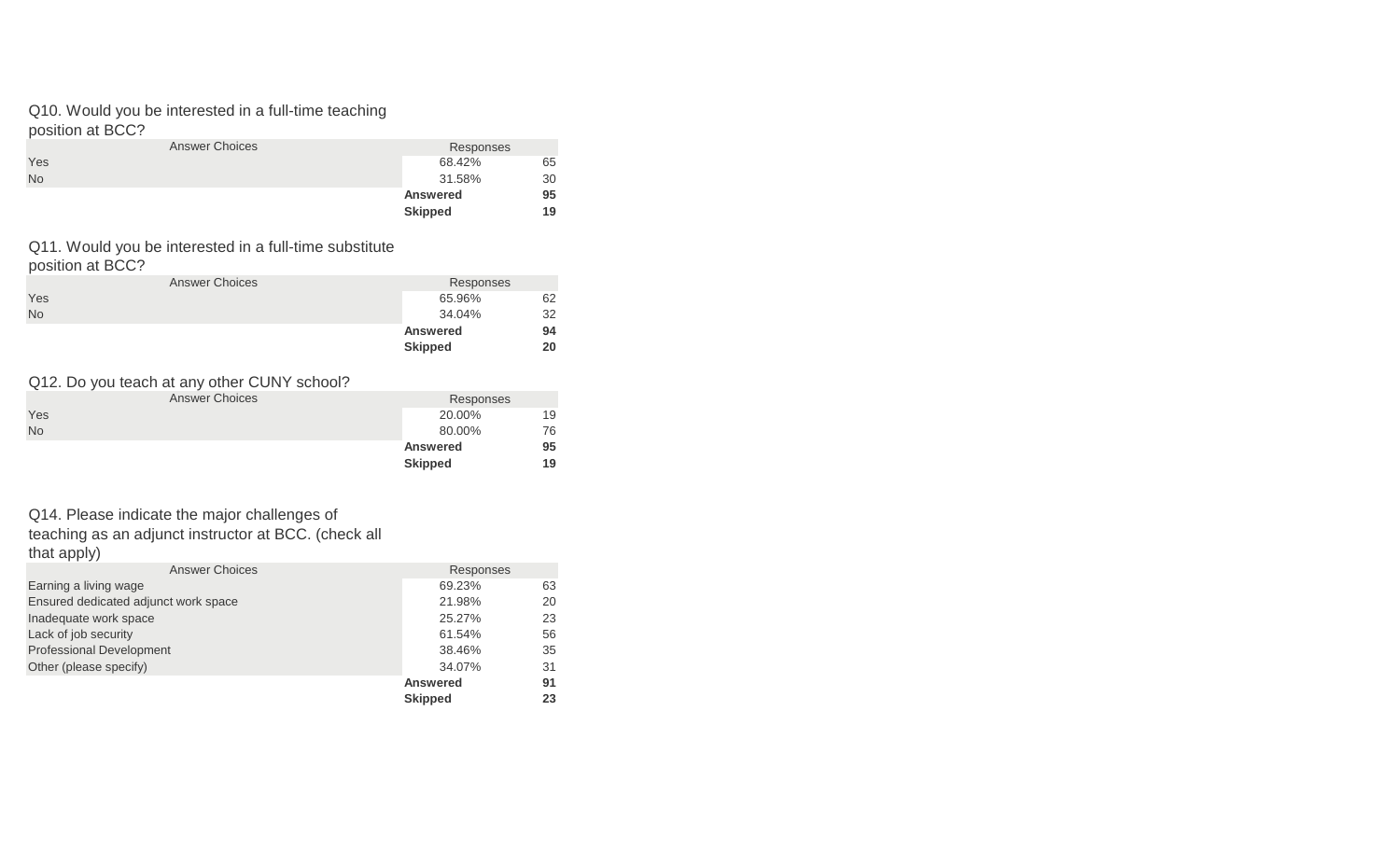| Q15. What recommendations do you have to improve |    |
|--------------------------------------------------|----|
| the experiences of adjunct instructors at BCC?   |    |
| <b>Answered</b>                                  | 66 |
| <b>Skipped</b>                                   | 48 |

#### Q16. What is your gender?

|        | <b>Answer Choices</b> | Responses       |    |  |
|--------|-----------------------|-----------------|----|--|
| Male   |                       | 51.11%          | 46 |  |
| Female |                       | 46.67%          | 42 |  |
| Other: |                       | 2.22%           |    |  |
|        |                       | <b>Answered</b> | 90 |  |
|        |                       | <b>Skipped</b>  | 24 |  |

| Response    |                          |      |
|-------------|--------------------------|------|
| Date        | Other:                   | Tags |
| Apr 13 2019 |                          |      |
|             | novb                     |      |
| Apr 13 2019 |                          |      |
|             | Non binary               |      |
|             | 1 02:29 PM<br>2 12:16 PM |      |

# Q17. What is your race/ethnicity? (check all that

apply)

| <b>Answer Choices</b>          | Responses       |    |
|--------------------------------|-----------------|----|
| American Indian/Native Alaskan | $0.00\%$        | 0  |
| Asian/Pacific Islander         | 11.24%          | 10 |
| White, Non-Hispanic            | 47.19%          | 42 |
| Black, Non-Hispanic            | 24.72%          | 22 |
| Hispanic                       | 20.22%          | 18 |
| Other:                         | 5.62%           | 5  |
|                                | <b>Answered</b> | 89 |
|                                | <b>Skipped</b>  | 25 |

# Q18. What is your citizenship status?

| <b>Answer Choices</b> | Responses |    |
|-----------------------|-----------|----|
| US citizen            | 92.31%    | 84 |
| Non-US citizen        | 6.59%     | 6  |
| Other:                | 1.10%     |    |